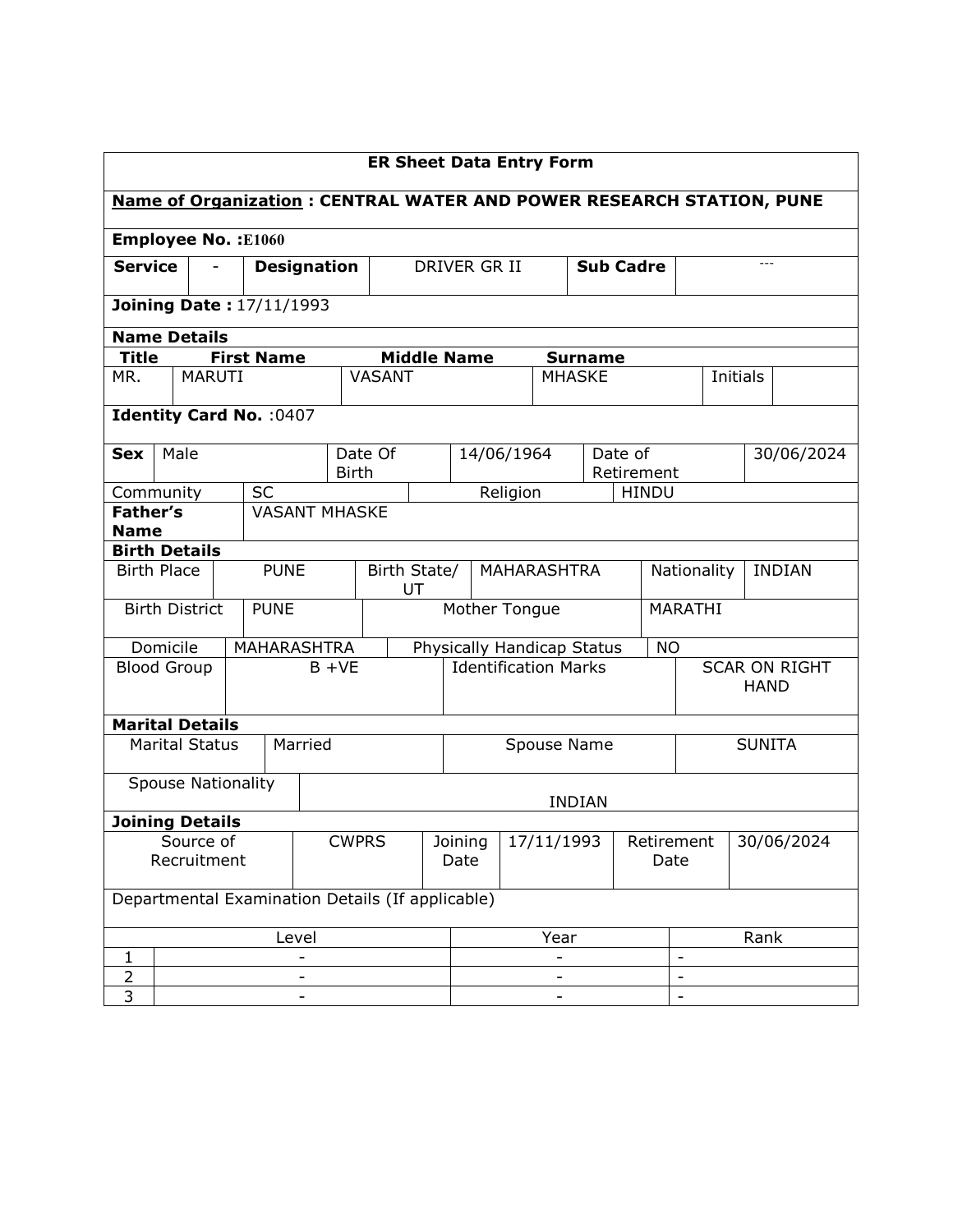## Details of deputation (if applicable)

| Name of the | Post held at that time | Name of post (selected for |            | Period of |  |  |
|-------------|------------------------|----------------------------|------------|-----------|--|--|
| Office      | in parent office       | deputation                 | deputation |           |  |  |
|             |                        |                            | Since      | From      |  |  |
|             |                        |                            |            |           |  |  |

## Details of Foreign Visit

| SI.<br>No. | Place of Visit | Date of<br>visit | Post held at<br>that time | Whether it<br>is a<br>personal or<br>official visit | Details of visit |
|------------|----------------|------------------|---------------------------|-----------------------------------------------------|------------------|
|            |                |                  |                           |                                                     |                  |

## Transfer/Posting Detail (if applicable)

| <b>Place</b> | Period<br>∩f | noct<br>$\sim$ |
|--------------|--------------|----------------|
|              | $\sim$ ingo  | From           |
|              |              |                |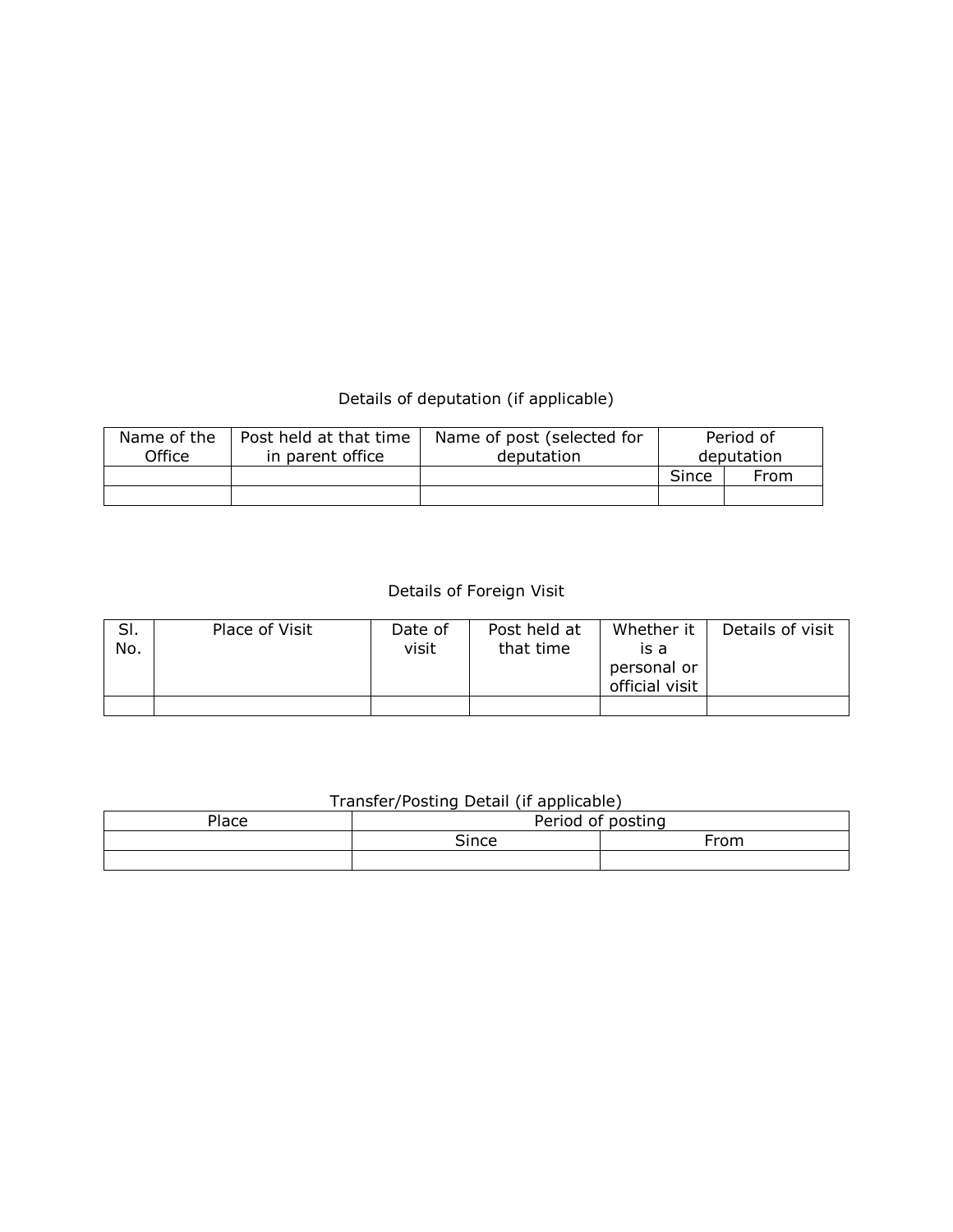| Remarks (if<br>any)                                                                                                        |              |                  |                                       |               |                         |                  |  |  |  |
|----------------------------------------------------------------------------------------------------------------------------|--------------|------------------|---------------------------------------|---------------|-------------------------|------------------|--|--|--|
| Languages known                                                                                                            |              |                  |                                       |               |                         |                  |  |  |  |
|                                                                                                                            |              | Name of Language |                                       | Read          | <b>Write</b>            | <b>Speak</b>     |  |  |  |
| Indian Languages                                                                                                           |              | MARATHI          |                                       | <b>YES</b>    | <b>YES</b>              | <b>YES</b>       |  |  |  |
| Known<br>$\overline{2}$                                                                                                    | <b>HINDI</b> |                  | <b>YES</b>                            | <b>YES</b>    | <b>YES</b>              |                  |  |  |  |
| $\overline{3}$                                                                                                             |              | <b>ENGLISH</b>   |                                       | <b>YES</b>    | <b>NO</b>               | <b>NO</b>        |  |  |  |
| 4                                                                                                                          |              |                  |                                       |               |                         |                  |  |  |  |
| $\overline{5}$                                                                                                             |              |                  |                                       |               |                         |                  |  |  |  |
| Foreign Language:                                                                                                          |              |                  |                                       |               |                         |                  |  |  |  |
| Known                                                                                                                      |              |                  |                                       |               |                         |                  |  |  |  |
| 1<br>$\overline{2}$                                                                                                        |              |                  |                                       |               |                         |                  |  |  |  |
| 3                                                                                                                          |              |                  |                                       |               |                         |                  |  |  |  |
|                                                                                                                            |              |                  |                                       |               |                         |                  |  |  |  |
| Qualification (Use extra photocopy sheets for multi qualifications, experience, training, awards details)<br>Qualification |              |                  | Discipline                            |               |                         | Specialization 1 |  |  |  |
| <b>IX PASS</b>                                                                                                             |              |                  |                                       |               |                         |                  |  |  |  |
| Year                                                                                                                       |              | Division         |                                       | CGPA/ % Marks |                         | Specialization 2 |  |  |  |
|                                                                                                                            |              |                  |                                       |               |                         |                  |  |  |  |
| Institution                                                                                                                |              |                  | University                            | Place         |                         | Country          |  |  |  |
| <b>N.SUBHASH CHANDRA</b>                                                                                                   |              |                  |                                       | <b>PUNE</b>   |                         | <b>INDIA</b>     |  |  |  |
| <b>BOSE H.S. PUNE</b>                                                                                                      |              |                  |                                       |               |                         |                  |  |  |  |
| <b>Experience</b>                                                                                                          |              |                  |                                       |               |                         |                  |  |  |  |
| Type of Posting<br><b>AS A DRIVER</b>                                                                                      |              |                  |                                       |               | Level                   |                  |  |  |  |
| Designation                                                                                                                |              |                  |                                       |               | <b>Present Position</b> |                  |  |  |  |
| DRIVER GR II                                                                                                               |              |                  | DRIVER GR II                          |               |                         |                  |  |  |  |
| Ministry                                                                                                                   |              |                  | Department                            |               |                         |                  |  |  |  |
| MINISTRY OF WATER                                                                                                          |              |                  | TRANSPORT SECTION, CWPRS KHADAKWASALA |               |                         |                  |  |  |  |
| RESOURCES, RIVER DEVELOPMENT &<br><b>GANGA REJUVENATION</b>                                                                |              |                  |                                       |               | <b>PUNE</b>             |                  |  |  |  |
| Office                                                                                                                     |              |                  |                                       |               | Place                   |                  |  |  |  |
| <b>CWPRS KHADAKWASALA PUNE</b>                                                                                             |              |                  |                                       |               | <b>PUNE</b>             |                  |  |  |  |
| <b>Experience Subject</b>                                                                                                  |              |                  |                                       |               | Period of Posting       |                  |  |  |  |
| Major                                                                                                                      |              |                  | Minor                                 |               | From                    | To               |  |  |  |
|                                                                                                                            |              |                  |                                       |               |                         |                  |  |  |  |